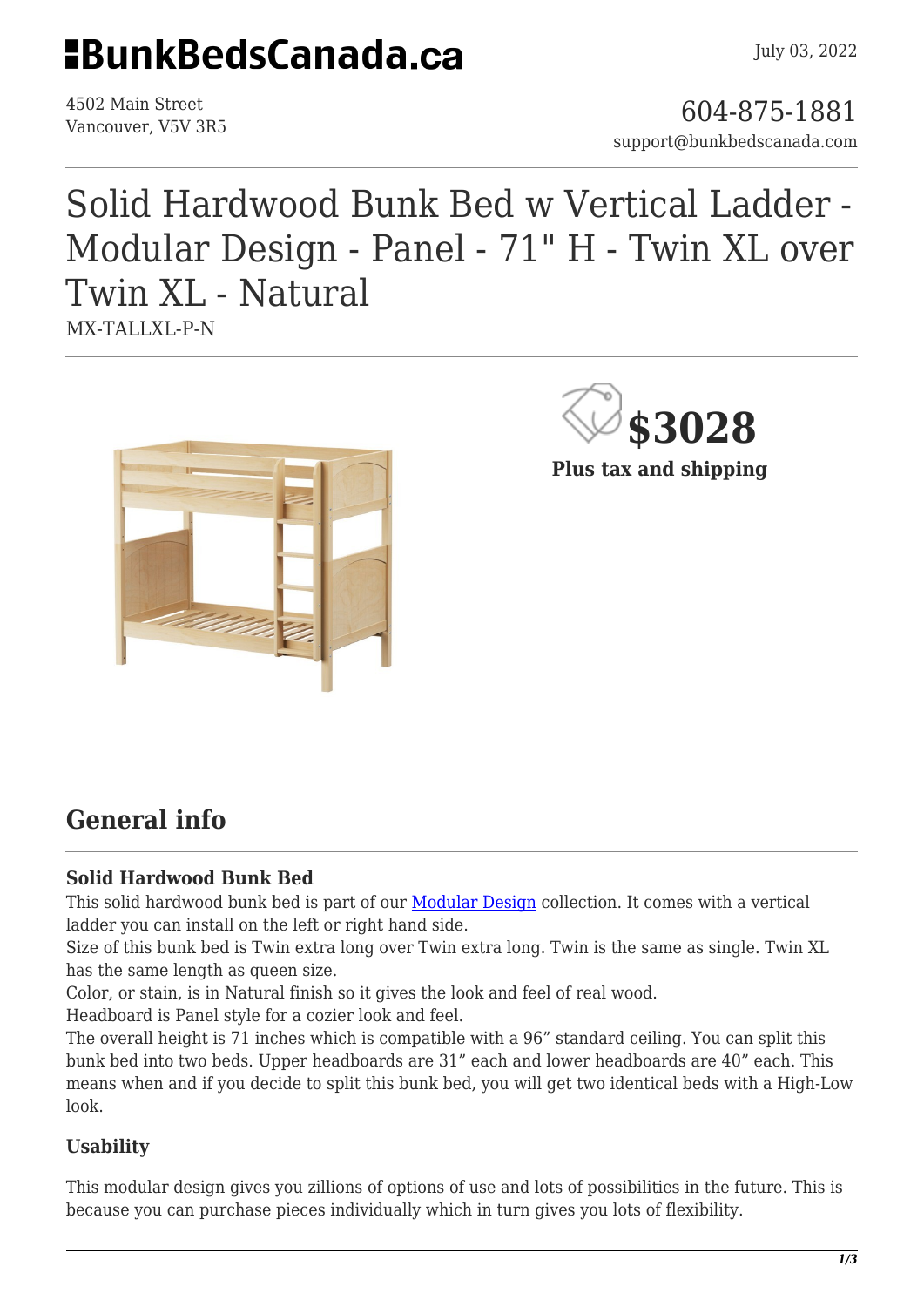# **BunkBedsCanada.ca**

Our modular design solid hardwood bunk bed is suitable for use by kids, teens or adults. You can divide this bunk bed into two separate beds.

#### **Solid Wood Frame**

We use solid [hardwood](https://en.wikipedia.org/wiki/Hardwood) for this bunk bed. Our factory uses Aspen, Maple, or Birch wood interchangeably for the production of this unit. To achieve maximum strength, we use premium knot-free hardwood for this bunk bed.

Slats are made of [plywood](https://en.wikipedia.org/wiki/Plywood). They are about 2.5" wide and 2.5" apart from each other. Each slat comes with holes. So, you can secure every slat to the frame with two wood screws.

#### **Under Bed Storage**

You can add a storage trundle under this bunk bed, or normal trundle bed for allowing an extra mattress. Also you can add an under bed dresser or a set of two drawers. These items are independent units so you can add them later on if you choose to.

#### **Safety of Your Bunk Bed**

This modular design solid wood bunk bed can hold a tested 400lb weight capacity on the upper deck. The lower deck can almost also hold the same weight, but we do not test the lower deck.

All sizes have a center support on upper deck, except for the Twin. For lower deck, all XL and Queen size come with center support as well.

Our modular design has 4 metal pings, purpose built [Rocklocks](https://bunkbedscanada.com/rock-locks-set-of-4.html) which lock the upper and lower headboards.

We use acrylic paint for the white finish. For natural and chestnut finishes we use nc lacquer (nitro cellulose). Also, we test the finishes for chemical compliance with US and EU safety standards.

#### **Ladder**

You can install this ladder on either the left or right-hand side of your bunk bed to suit your space. Ladder is vertical for this bunk bed. Vertical ladder is harder to climb than the angle ladder but takes less space. If you plan to use a trundle bed or underbed storage, a vertical ladder is going to work better.

The ladder is thick and sturdy. It has anti-slip grooves and each rung is almost 3" wide.

#### **Assembly**

Assembly of the Modular design is relatively easy as you do not need to assemble the headboards. The only items you need to assemble are the ladder, guard rails, connect mattress rails, Rocklock and slats. However, installing the Rocklock is tricky.

#### **Mattress**

A standard size mattress fits this bunk bed just fine. You can use a maximum of 6" thick mattress for the upper bunk. For the lower bunk, depending on which height you choose, you can use a mattress that is between 6" to 8" thick.

#### **Summary:**

- Part of our Modular Design collection. The design allows you to modify your furniture as your needs evolve.
- Made from knot free premium solid hardwood.
- Converts into 2 standard beds.